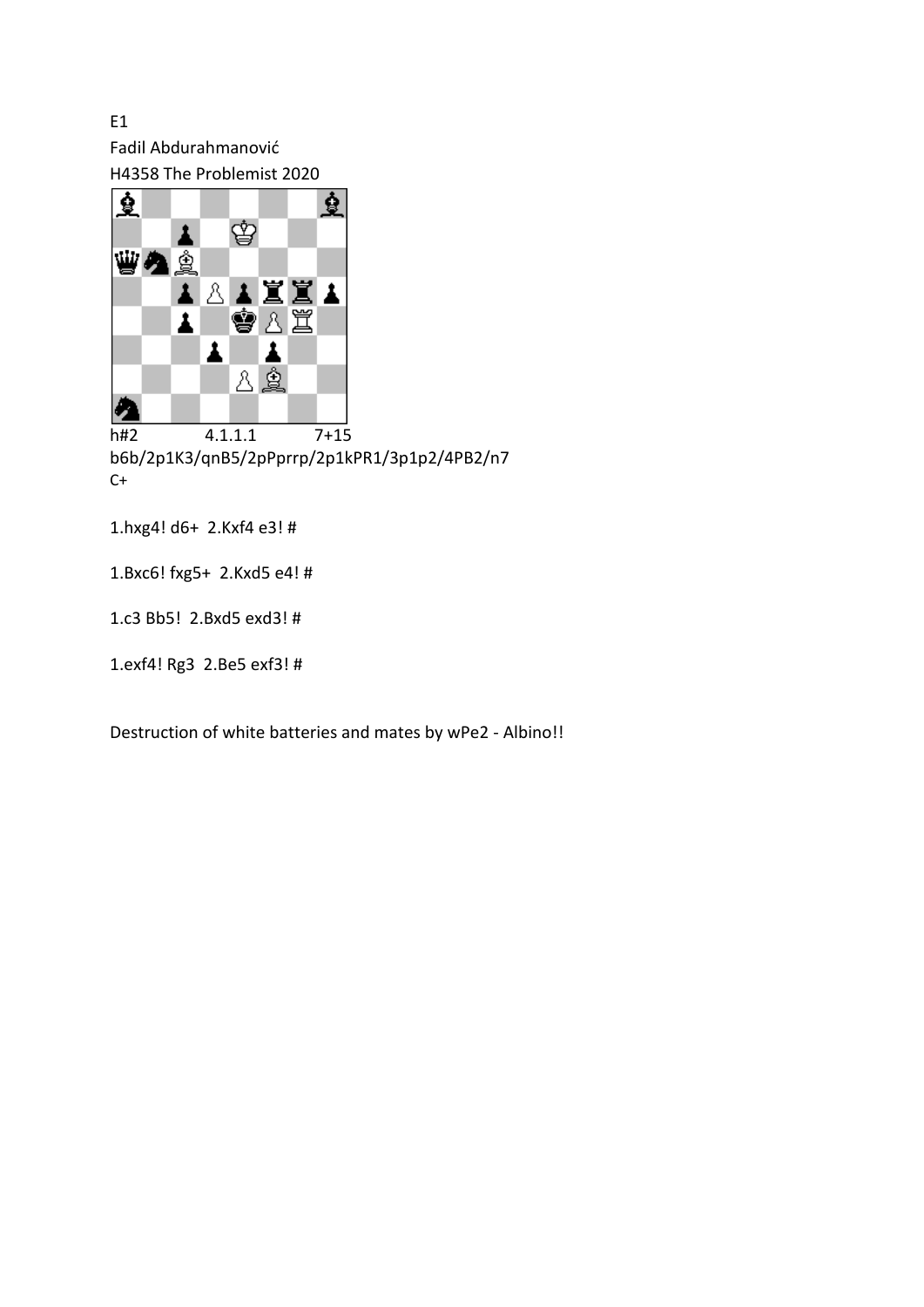E2 Fadil Abdurahmanović H4373 The Problemist 2020



5k2/1p2bP2/3p4/4ppn1/3q4/1pp1nb2/2p5/K7  $C+$ 

1.Kg7 f8=B+! (f8=Q+?) 2.Kf6 Bh6! (tempo) 3.Qg4 Bf8! (switchback) 4.e4 Bxe7+ 5.Ke5 Bf8! (tempo and switchback) 6.Kf4 Bxd6 # (MM)

2 x tempo and 2 x switchback by promoted wB on different lines!!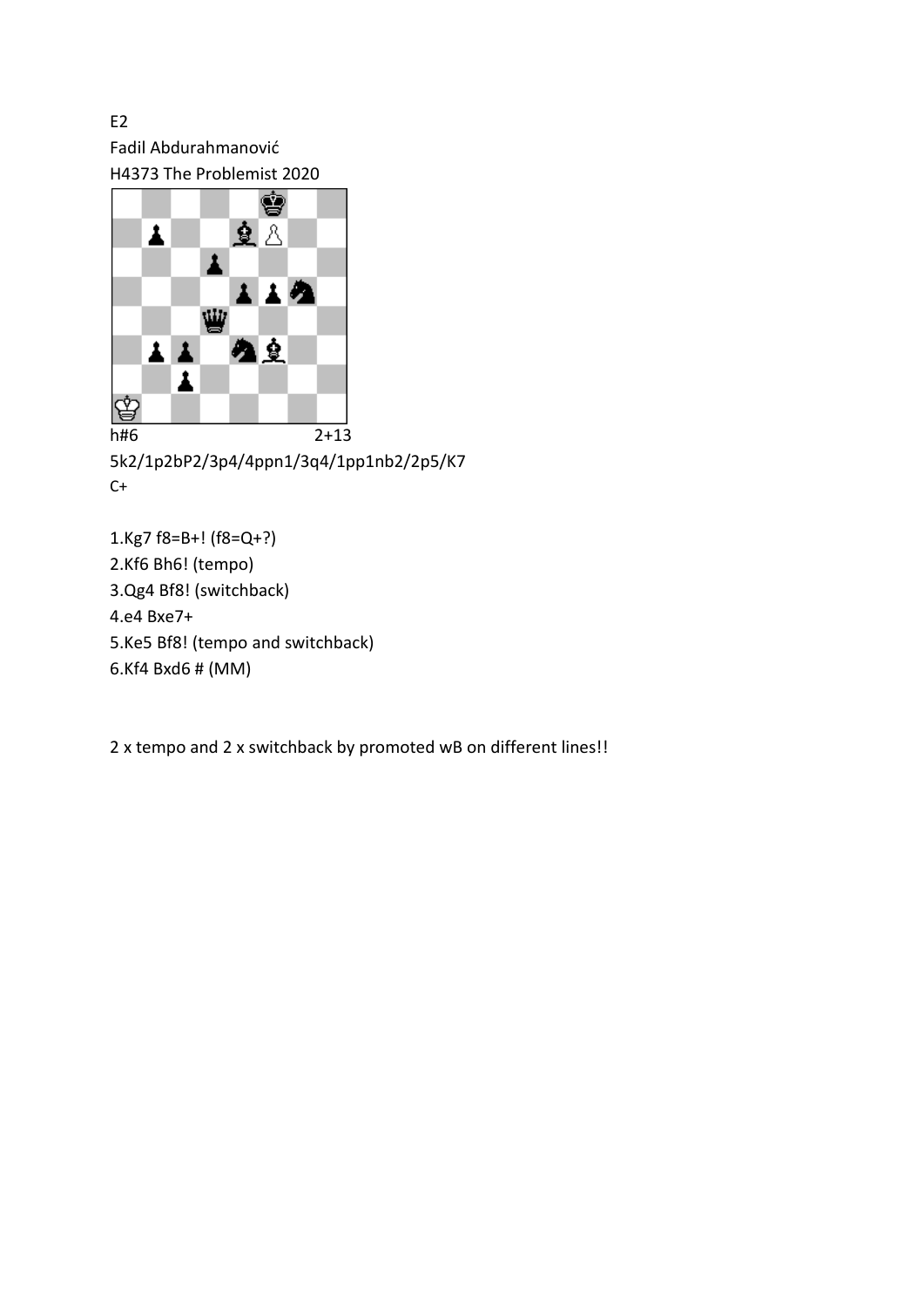E3 Fadil Abdurahmanović 18728 Die Schwalbe 2021



8/2P5/2p5/2p4n/2p5/2p3b1/2P2ppp/1QK2nqk  $C+$ 

1... c8=Q 2.Sf4 Qxc6 3.Sh3 Qxg2+ 4.Kxg2! Qb7 # (MM)

1.Bh4 Qb8 2.Bd8 cxd8=Q 3.Sg7! (tempo) Qxh2+ 4.Kxh2! Qh4 # (MM)

Unusual Zilahi with active sacrifices of original and promoted Queen.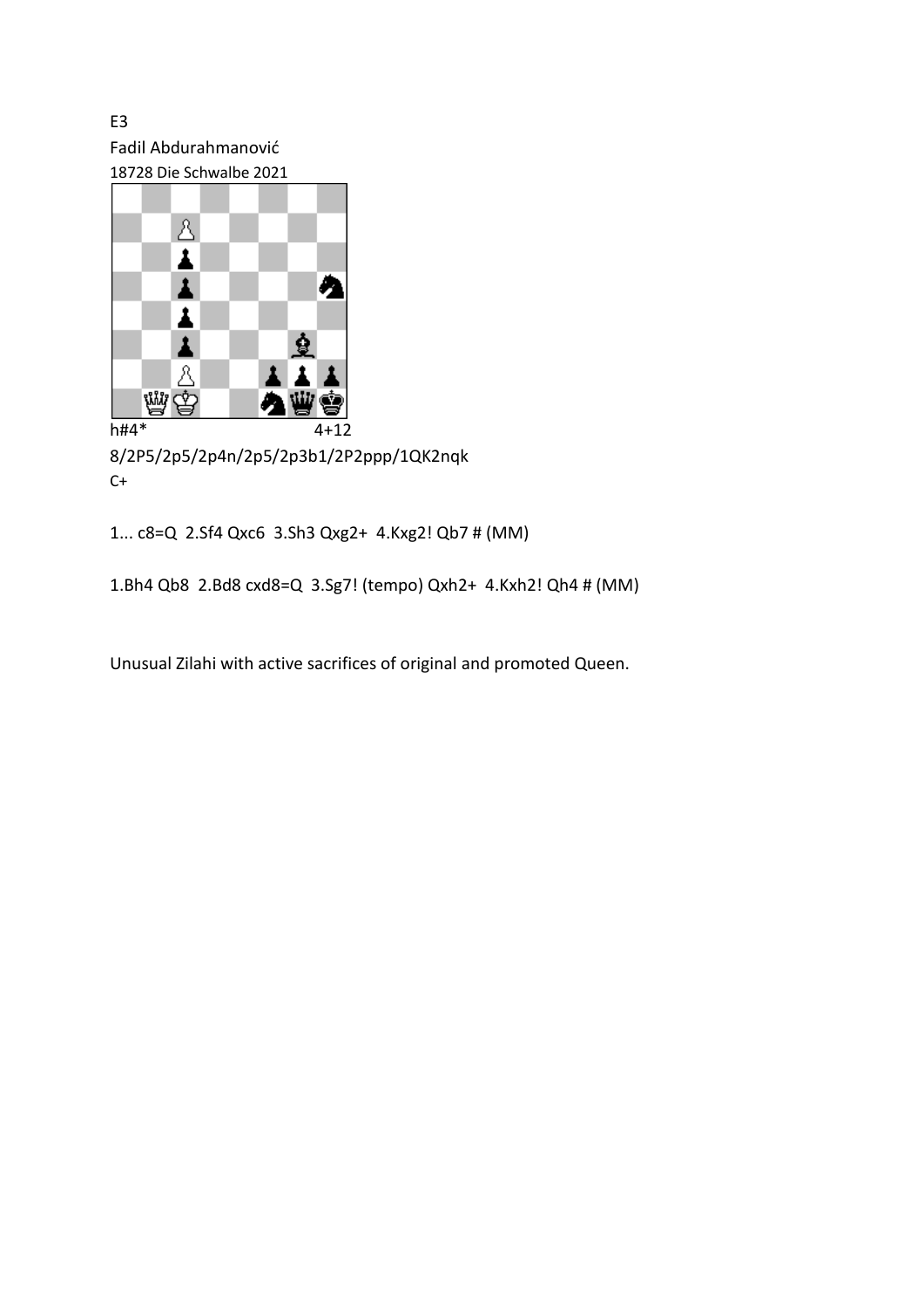E4 Fadil Abdurahmanović H4224 The Problemist 2019



K1n5/pBp2n2/8/2p5/3k3p/6p1/8/8  $C+$ 

1... Bh1! 2.g2 Kb7 3.Kd5 Ka6 4.Kc6 Ka5 5.Kb7 Kb5 6.Ka8! Kc6! 7.g1=B Kxc7 #

Extended paracritical Indian. Overture critical move 1... Bh1 followed by interference 2.g2, then paracritical moves by bK 4. - 6. Kc6-a8 and interference 6.Kc6. At the end two openings of wB line. Probably the first realization.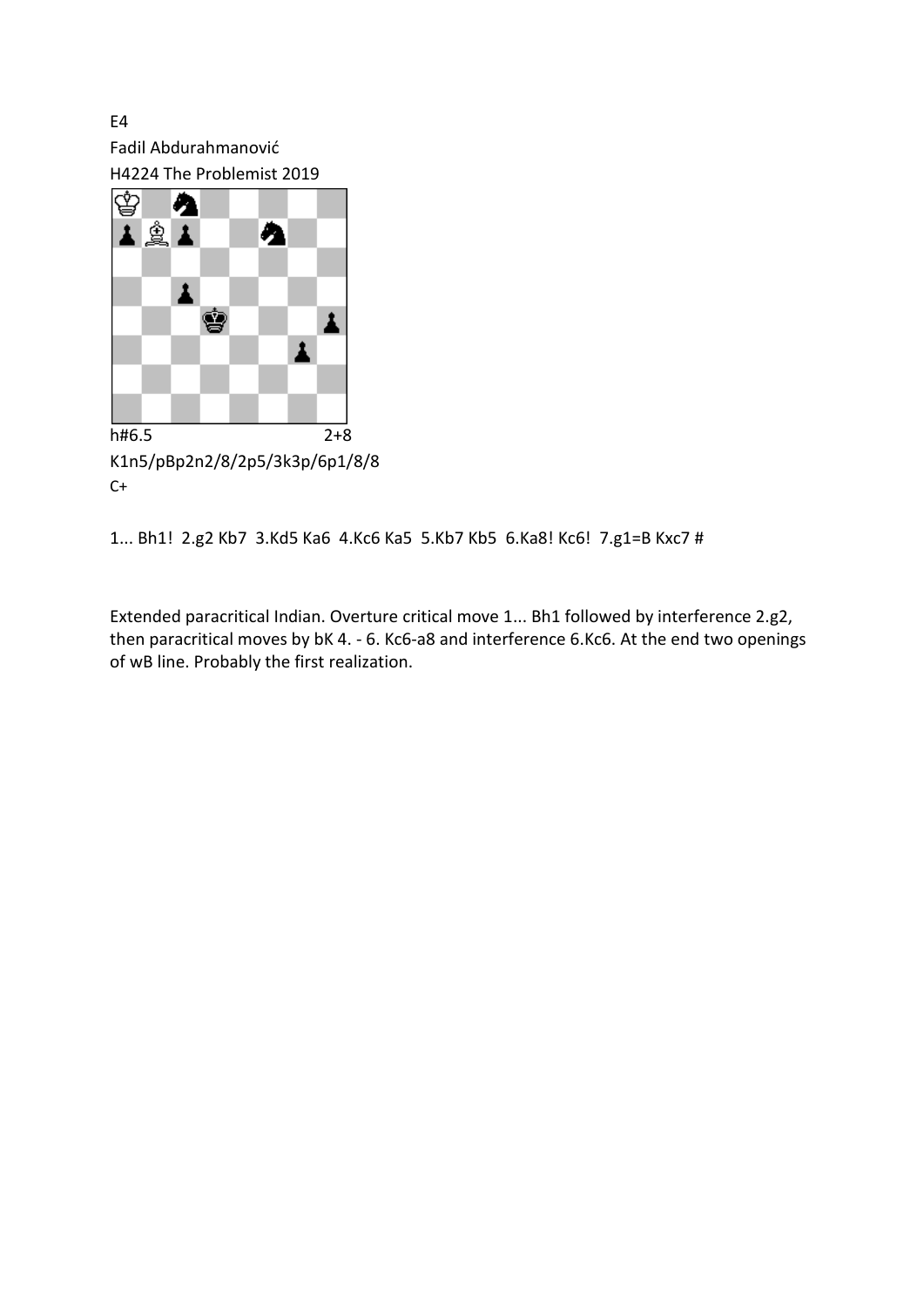E5 Fadil Abdurahmanović





kn2Q1q1/1b2bp2/2n1p1p1/2ppp3/8/4pp2/7P/7K  $C+$ 

1.Qxe8!! h4 2.Sd7 h5 3.Kb8 hxg6 4.Kc7 gxf7 5.Kd6 fxe8=S # (MM)

Sacrifice of wQ to enable Excelsior S-promotion mate by distant wPh2!!